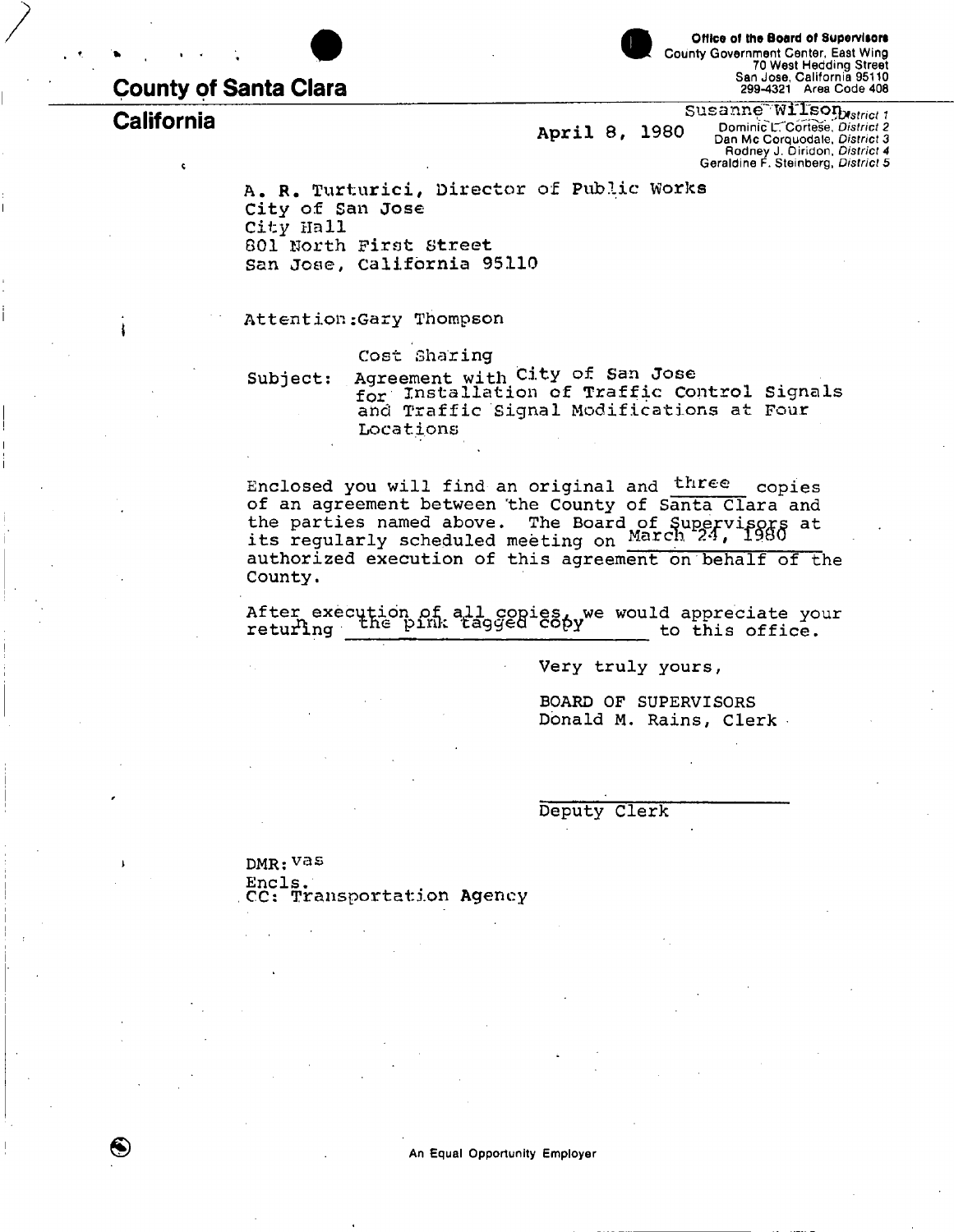

ن او د استان باید

**BOARD OF SUPERVISORS SANTA CLARA COUNT?** 

DATE April 8, 1980

Cost Sharing Agreement The following <u>contract cwas xawarded torxchange order</u> was approved by the

**Board of Supervisors at a meeting held:** 

تعدينا بالمرض والمتعارض والمتعاربين

 $\sim$   $\sim$   $\sim$   $\sim$   $\sim$   $\sim$ 

*March 24*  $\ldots$  19.80

Project to be charged **Cost Sharing Agreement** with Ci for installation of traffic control signals and traffic signal  $\n *modifications*\n $at$ \n $four$ \n $localions$ \n $10.02 \times 10.05$ \n $10.03 \times 10^{-10}$ \n $10.03 \times 10^{-10}$ \n $10.04 \times 10^{-10}$ \n $10.04 \times 10^{-10}$ \n $10.04 \times 10^{-10}$$ 

**For the amount of \$.25.500.........** City of San Jose, City Hall, 801 North First **Contractor Street, San Jose 95110** 

**Completion Date ny>no gl^j^r?** 

**Budget Item -— -** *(for Controller's use)* 

oins larej

DONALD. M. RAINS  $\sqrt{}$ **Clerk of the Board** 

vas



 $3128$  REV 7/76

Item M-6 3/24/80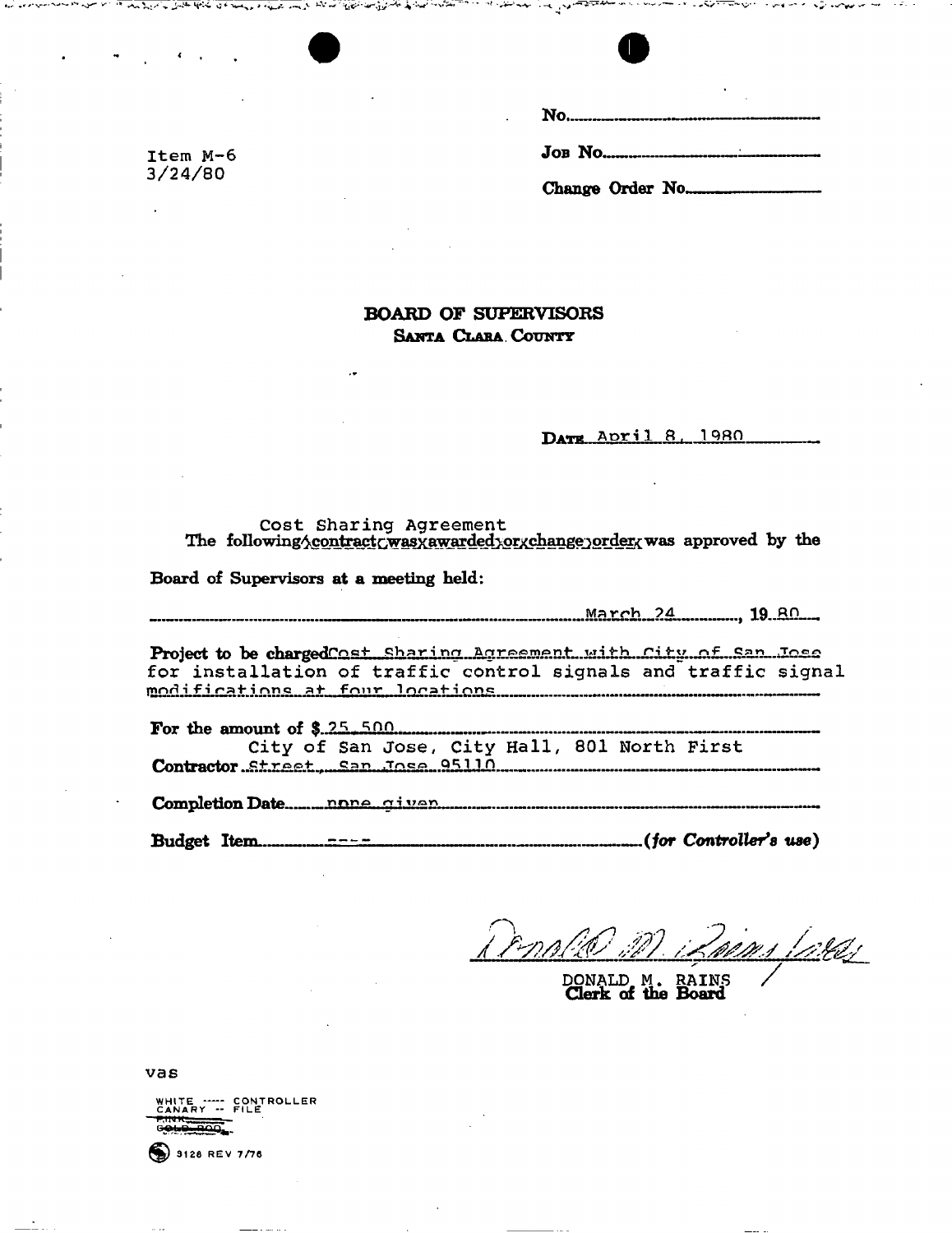| County of Santa Clara                                                                                                                                                                                                                                               | $\nu^{\mu}$                         | <b>Transportation Agency</b><br>1555 Berger Drive<br>San Jose, California 95112                                                                                                                                                                                                                                                                             |  |  |
|---------------------------------------------------------------------------------------------------------------------------------------------------------------------------------------------------------------------------------------------------------------------|-------------------------------------|-------------------------------------------------------------------------------------------------------------------------------------------------------------------------------------------------------------------------------------------------------------------------------------------------------------------------------------------------------------|--|--|
| California                                                                                                                                                                                                                                                          |                                     |                                                                                                                                                                                                                                                                                                                                                             |  |  |
|                                                                                                                                                                                                                                                                     | TRANSMITTAL MEMORANDUM              | S.D. 1 8 2                                                                                                                                                                                                                                                                                                                                                  |  |  |
|                                                                                                                                                                                                                                                                     | Page $\frac{1}{2}$ of $\frac{2}{3}$ | DATE: March 10, 1980                                                                                                                                                                                                                                                                                                                                        |  |  |
| COUNTY BOARD OF SUPERVISORS:                                                                                                                                                                                                                                        | Agenda Date                         | March 24, 1980 Item No.                                                                                                                                                                                                                                                                                                                                     |  |  |
| TRANSIT DISTRICT BOARD:                                                                                                                                                                                                                                             | Agenda Date                         | Item No.                                                                                                                                                                                                                                                                                                                                                    |  |  |
| TRANSPORTATION COMMISSION:<br>LOU MONTINI, TRANSPORTATION DEVELOPMENT                                                                                                                                                                                               | Agenda Date                         | Item No.                                                                                                                                                                                                                                                                                                                                                    |  |  |
| <b>FROM:</b>                                                                                                                                                                                                                                                        |                                     |                                                                                                                                                                                                                                                                                                                                                             |  |  |
| COST SHARING AGREEMENT BETWEEN THE CITY OF SAN JOSE AND THE<br>SUBJECT:<br>COUNTY OF SANTA CLARA FOR INSTALLATION OF TRAFFIC CONTROL SIGNALS<br>AND TRAFFIC SIGNAL MODIFICATIONS AT (4) LOCATIONS (UNION/CAMDEN,<br>UNION/WOODARD, BASCOM/CURTNER AND CAMDEN/LEIGH) |                                     |                                                                                                                                                                                                                                                                                                                                                             |  |  |
| and a fact the communication of the contract of the contract of the contract of the contract of the contract o                                                                                                                                                      |                                     | $\mathcal{L}$ $\mathcal{L}$ $\mathcal{L}$ $\mathcal{L}$ $\mathcal{L}$ $\mathcal{L}$ $\mathcal{L}$ $\mathcal{L}$ $\mathcal{L}$ $\mathcal{L}$ $\mathcal{L}$ $\mathcal{L}$ $\mathcal{L}$ $\mathcal{L}$ $\mathcal{L}$ $\mathcal{L}$ $\mathcal{L}$ $\mathcal{L}$ $\mathcal{L}$ $\mathcal{L}$ $\mathcal{L}$ $\mathcal{L}$ $\mathcal{L}$ $\mathcal{L}$ $\mathcal{$ |  |  |

Approval of the attached City of San Jose/County of Santa Clara Cost Sharing Agreement which provides for the installation of traffic control signals and traffic signal modifications at four locations (Union/ Camden, Union/Woodard, Bascom/Curtner and Camden/Leigh) is recommended.

Subsequent approval of the subject agreement by the City of San Jose will provide for the sharing of costs attributable to the City of San Jose administered FAU projects for the installation/modification of traffic signals at the four designated intersections.

Sufficient funds have been included in, the current County Budget Account Number 893-162 (Highway Signals) to provide the estimated County share cost of \$25,500 for all four (4) projects. The total estimated costs forthe projects are as follows:

|         | Totals         | \$25,500 | \$71.000    | \$96.500 |
|---------|----------------|----------|-------------|----------|
| D       | Camden/Leigh   | \$7,500  | \$22,500    | \$30,000 |
| С       | Bascom/Curtner | \$2,500  | \$7,500     | \$10,000 |
| B       | Union/Woodard  | \$5,500  | \$11,000    | \$16,500 |
| A       | Union/Camden   | \$10,000 | \$30,000    | \$40,000 |
| Project | Intersection   | County   | <u>City</u> |          |

APPROVED: DIRECTOR

COUNTY EXECUTIVE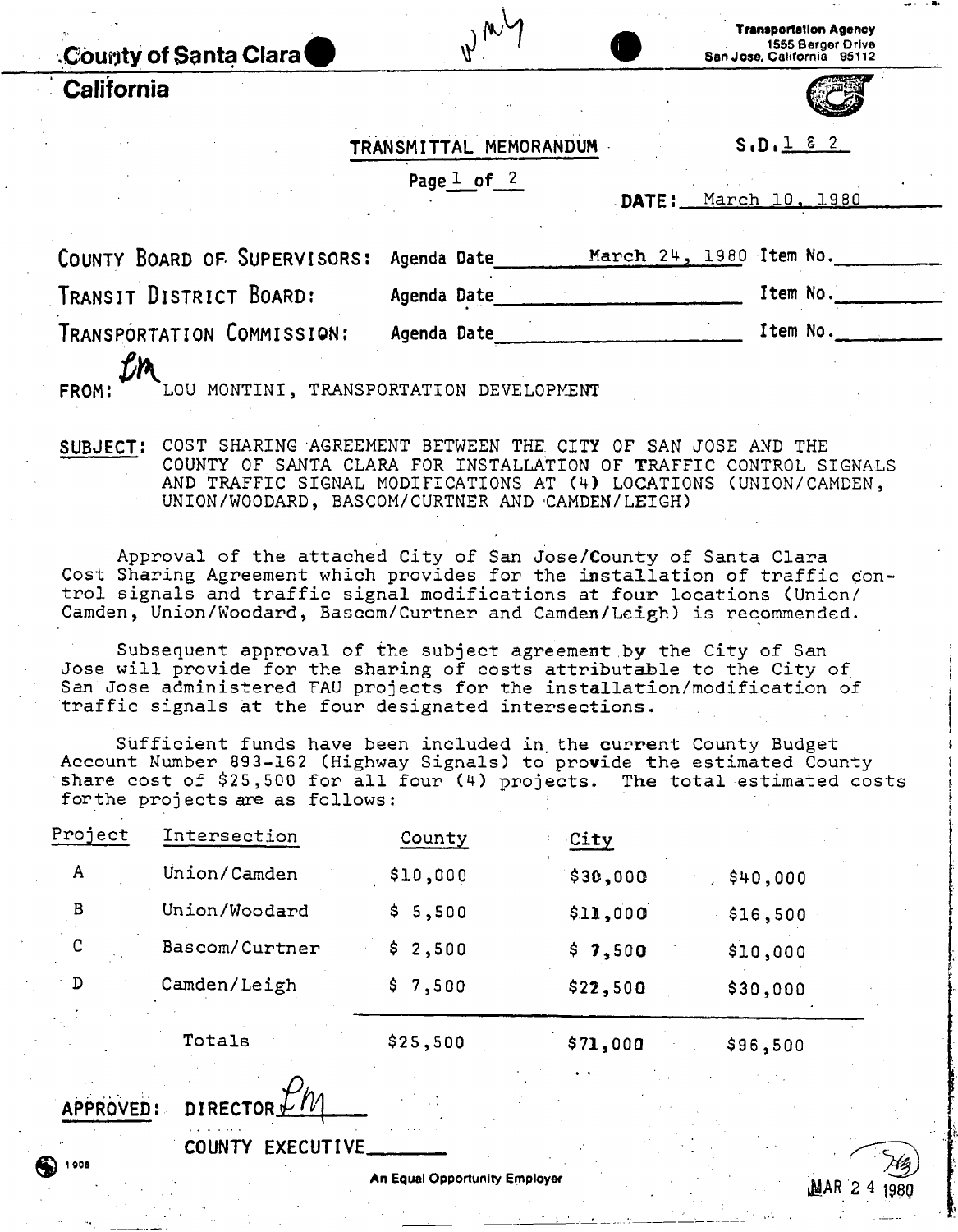Page 2 of 2

ti difficili

# **DATE** . March 10, 19 80

COUNTY BOARD OF SUPERVISORS AGENDA DATE: March 24, 1980

### TRANSIT DISTRICT BOARD AGENDA DATE:

TRANSPORTATION COMMISSION AGENDA DATE !

ll, van die 1444 beskrywer is dikke

## **SUBJECT:** COST SHARING AGREEMENT BETWEEN THE CITY OF SAN JOSE AND THE .COUNTY OF SANTA CLARA FOR INSTALLATION OF TRAFFIC CONTROL SIGNALS AND TRAFFIC SIGNAL MODIFICATIONS AT (4) LOCATIONS (UNION/CAMDEN, • UNION/WOODARD, BASCOM/CURTNER AND CAMDEN/LEIGH)

#### Reason for Recommendation

Traffic signal installation and/or modification at the specified locations have been warranted by the City for these joint jurisdiction intersections. These projects are high on the City's priority list.

#### Background

The subject agreement was prepared by the City of San Jose and forwarded to the County for execution. This agreement has been "approved as to form" by both the City Attorney and the Count**y** Counsel's office.

#### Consequences of Negative Action

Federal funds' amounting up to 100% of the project cost would not be made available, and the projects would have to be.aborted or funded 100% 1 by the City and County in proportion to each one's jurisdictional share.

#### Steps following Approval

Execution- of the agreement by the City of San Jose .

The City will award and administer the project construction contract(s).

The City will furnish project(s) final accounting to the County and adjust costs accordingly.

LM:ARM:vlt

attachments

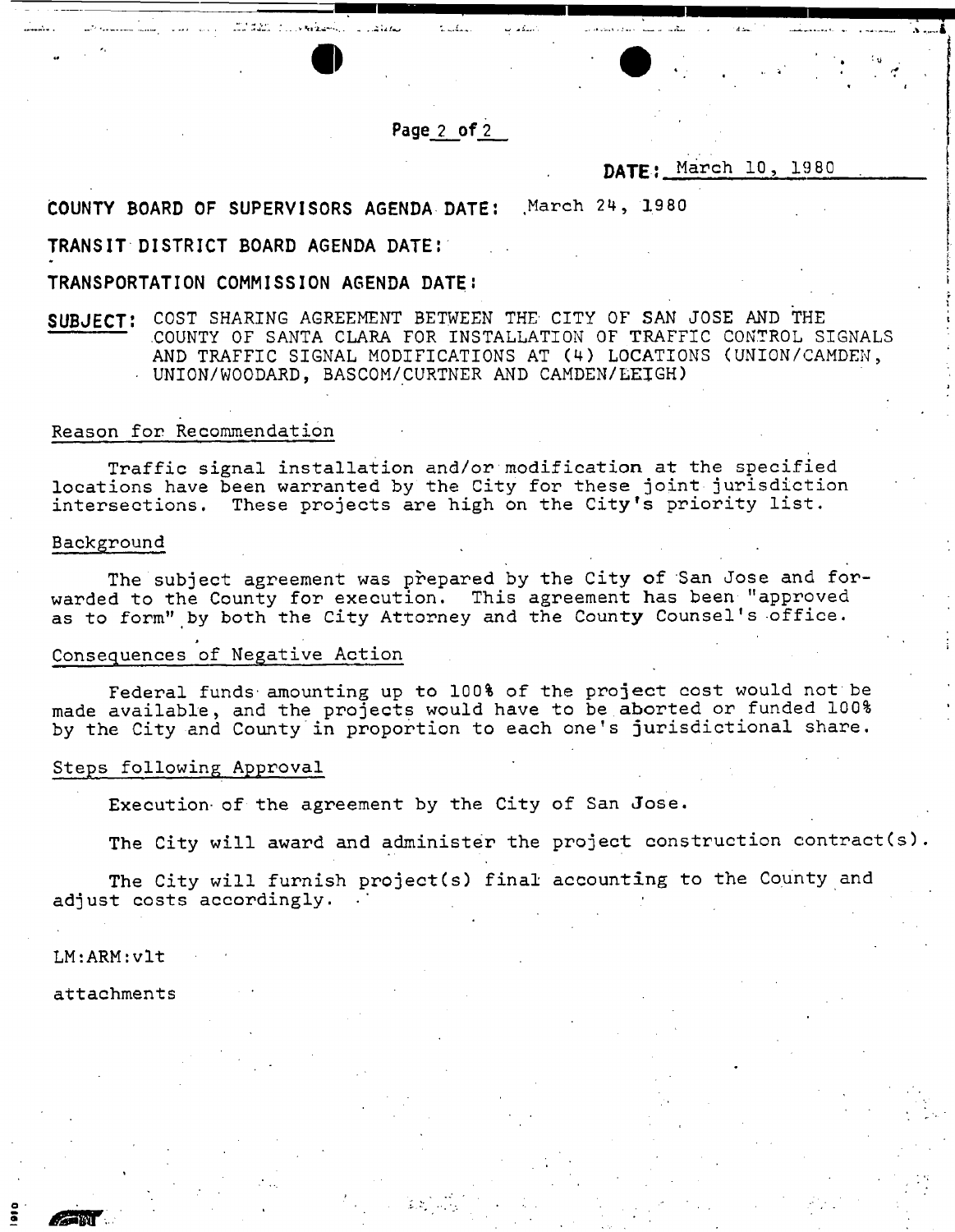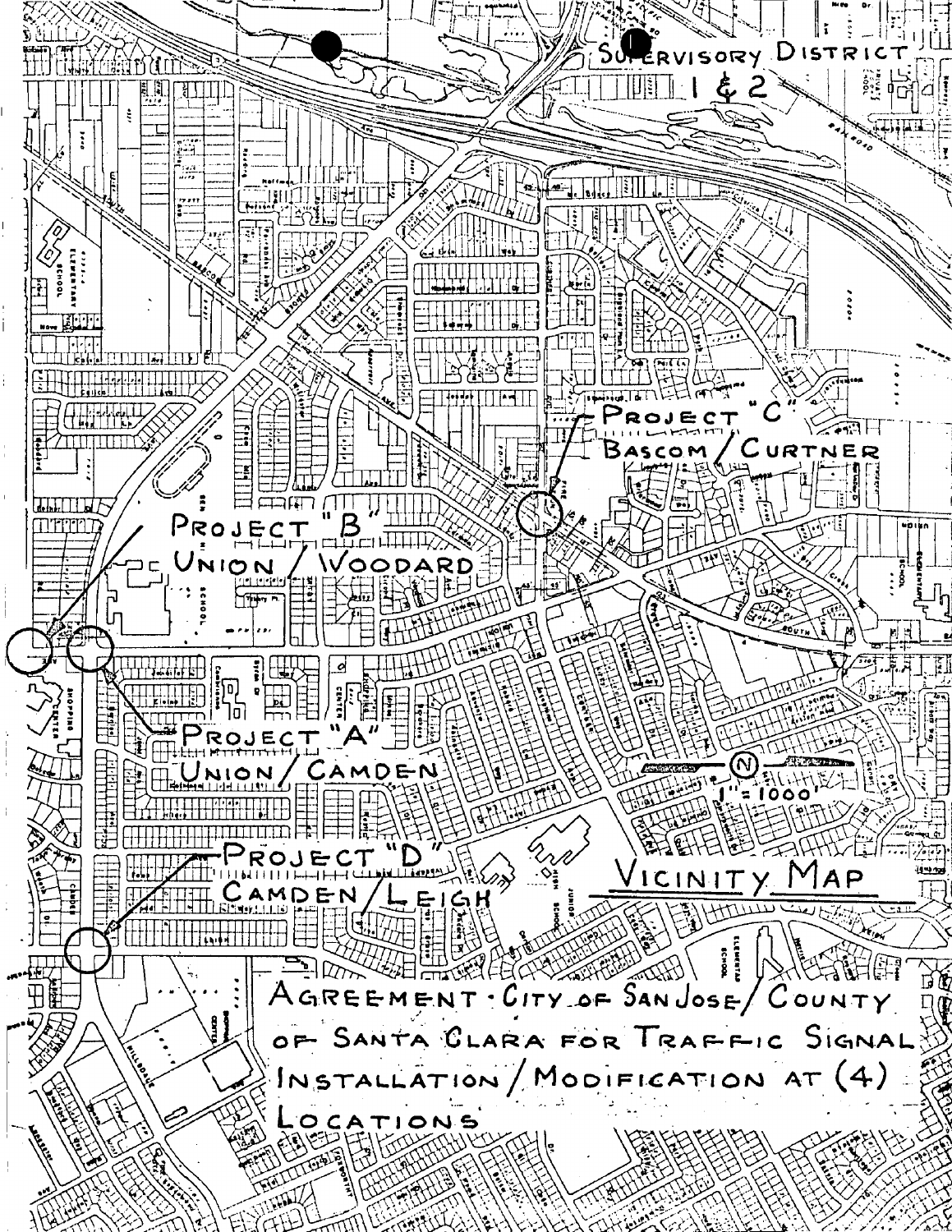| DKO:EBL:GDT:mb |<br>| 1716/80

cc: Inansportation, Finance (ria Mmap), Counse

AK: aly of can Dove

AGREEMENT BETWEEN THE CITY OF SAN JOSE AND THE COUNTY OF SANTA CLARA FOR INSTALLATION OF TRAFFIC CONTROL SIGNALS AND TRAFFIC SIGNAL MODIFICATIONS AT (4) LOCATIONS, AND FOR THE SHARING OF CERTAIN COSTS THEREOF.

AGREEMENT, made and entered into this  $14H_0$  day of  $91/24$ by and between the CITY OF SAN JOSE, a municipal corporation of the State of California (hereinafter called "City") and the COUNTY OF SANTA CLARA, a political subdivision of the State of California (hereinafter called "County").

# WITNESSETH:

WHEREAS, it is in the public interest that certain traffic control signals and intersection improvements be constructed and installed at the following locations:

> A. Union Avenue and Camden Avenue, which is twenty-five percent (25%) in the County and seventy-five percent (75%) in the City (hereinafter referred to as "Project A").

> B. Union Avenue and Woodard Road, which is thirty-three and one-third percent (33-1/3%) in the County and sixty-six and two-thirds percent j (66-2/3%) in the City (hereinafter referred to as "Project B").

C. Bascom Avenue and Curtner Avenue, which is twenty-five percent (25%) in the County and seventy-five percent (75%) in the City (hereinafter referred to as "Project C").

D. Camden Avenue and Leigh Avenue, which is twenty-five percent (25%) in the County and seventy-five percent (75%) in the City (hereinafter referred to as "Project D").

WHEREAS, it is in the best interest of orderly and economic construction practices to complete said projects under an agreement between County and City, providing for a construction contract or contracts for said projects to be awarded and administered by City.

NOW, THEREFORE, for and in consideration of their mutual promises, covenants and agreements; and subject to the terms, conditions and provisions hereinafter set forth, the parties do hereby agree as follows:

- 1. Scope of Projects. The scope of said projects consists of the necessary channelization and modification of traffic signals.
- 2. Public Hearings and Environmental Statements. City shall conduct all public hearings and shall prepare all environmental statements that may be required for the said projects by existing legislation.
- 3. Plans, Specifications and Estimates. City shall prepare or cause to be prepared, separate plans, specifications and estimates for each said Project(s) and shall submit said plans, specifications and estimates to County for County's approval.
- Sharing of Costs. County agrees to pay for a portion of the total

\_ - • . \_ *Ik* 

 $\phi^{\dagger}\in\mathbb{R}$  is  $\mathbb{R}$ 

 $2.985$   $\pm$ 

TO PERT

 $\begin{array}{c} \mathsf{L}\mathsf{G} \mathsf{G} \ \mathsf{H}\mathsf{G} \mathsf{G} \ \mathsf{H}\mathsf{G} \mathsf{G} \ \mathsf{H}\mathsf{G} \mathsf{G} \mathsf{G} \ \mathsf{H}\mathsf{G} \mathsf{G} \mathsf{G} \end{array}$ : a i So 문주

Z = 78—59 ||102529<br>| **si** ∑

> គីគីគី oo <u>s</u>  $\frac{1}{2}$   $\frac{1}{2}$  which  $\frac{1}{2}$  which  $\frac{1}{2}$  which  $\frac{1}{2}$  which  $\frac{1}{2}$  which  $\frac{1}{2}$  which  $\frac{1}{2}$  which  $\frac{1}{2}$  which  $\frac{1}{2}$  which  $\frac{1}{2}$  which  $\frac{1}{2}$  which  $\frac{1}{2}$  which  $\frac{1}{2}$  which  $\frac$ m o di p CL oio) Eh-

~ \_ 13 C •«\_ **MlCflJ Coco**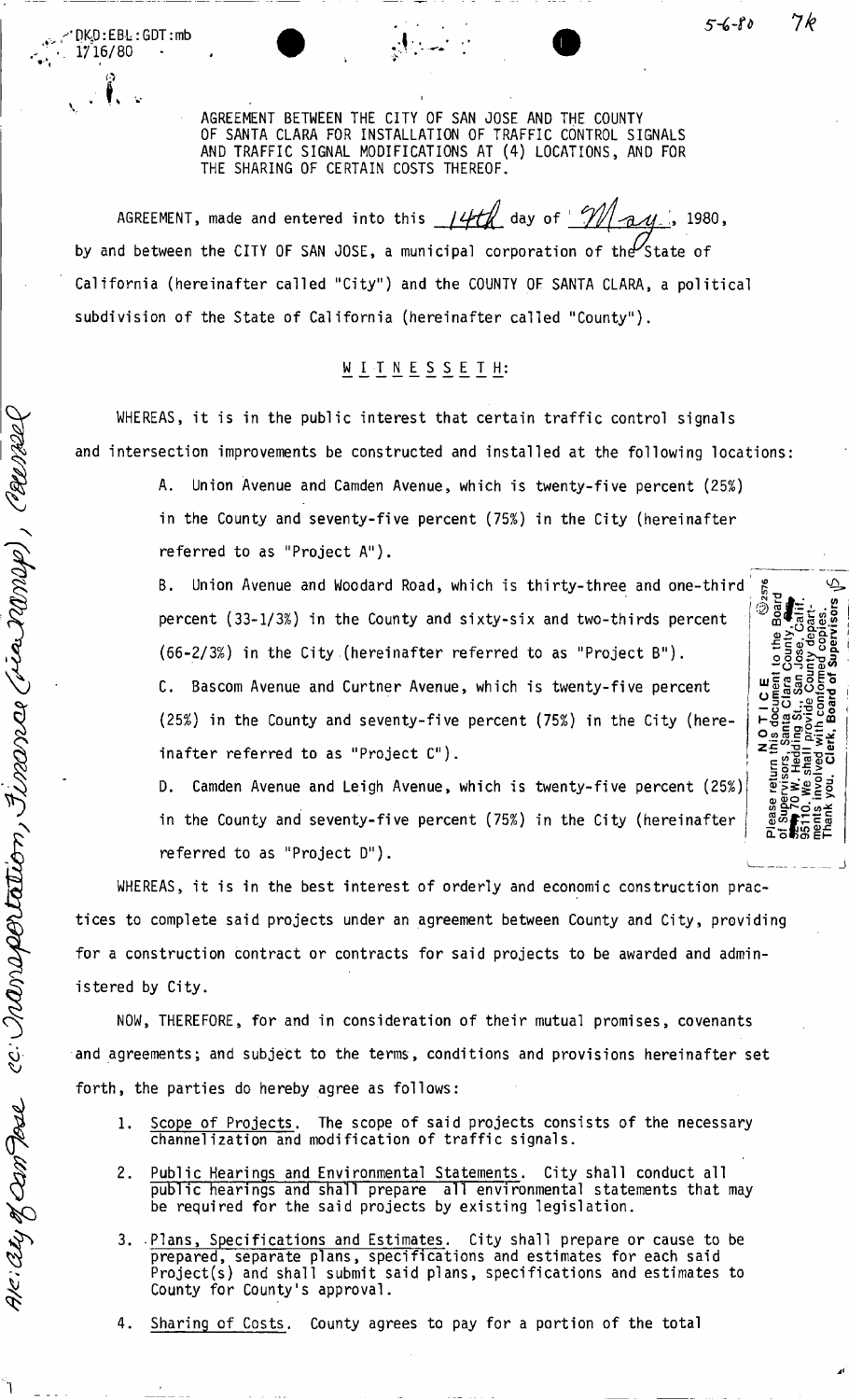$\cdot$ ,  $\cdot$  construction costs of each of said projects as follows:

Project A 25%<br>Project B 33-1/3% Project B 33-<br>Project C 25% Project C Project D 25%

It is contemplated that Federal Aid Urban (FAU) funds will become available for the construction of the project, and it is understood and agreed that County FAU funds received by City, as the administering agency for construction of said projects, will be returned to County within Thirty (30) days of receipt of said funds by City.

5. Prepayment. Upon approval of plans and specifications by County of a particular project, County shall pay to City its estimated share of the construction cost. The County estimated share of each project is as follows:

> County Estimated Share

| Project A | \$10,000 |
|-----------|----------|
| Project B | 5,500    |
| Project C | 2,500    |
| Project D | 7,500    |

If the final accounting of the project indicates the prepayment received by City from County exceeds the County's share of the construction costs, as set forth in Paragraph 4, the City shall return the difference to County. If the final accounting indicates the prepayment is less than the County's share, County shall forthwith pay City the difference.

- 6. Award of Contract. After County has approved the separate plans and specifications for a particular project, City shall, subject to the provisions of paragraphs 7\_, 14, 16 and 17 hereof, advertise for bids for construction of said project, award a separate contract therefor, and supervise the construction thereof to completion. It is understood that each of the projects mentioned herein may be included within construction contracts embracing additional work to which County may not be contributing.
- 7. Maximum County Participation. County's share of construction costs shall not exceed the amounts shown for said projects as follows:

| Project A | \$12,500 |
|-----------|----------|
| Project B | 7,000    |
| Project C | 4,000    |
| Project D | 9,500    |

. If the County's share of construction costs should exceed the said amounts, the City shall notify the County and request County Board of Supervisors' authorization for additional County participation for each particular project.

8. Liability Insurance. City agrees to require any contractor engaged to perform any of said projects to take out and maintian in full force and effect, during the construction of any project, for which he is so engaged, and until the acceptance of said project by City, a policy of public liability and property damage insurance insuring City, its officers and employees, and County, its officers and employees from and against any loss, cost or expense arising out of or in any way connected with the construction of said project. The terms, provisions and conditions of such policy shall be those which City normally requires in connection with the type of construction contemplated for said projects; provided, however, that City agrees to require such contractor to name County, its officers and employees, as co-insured on such policy.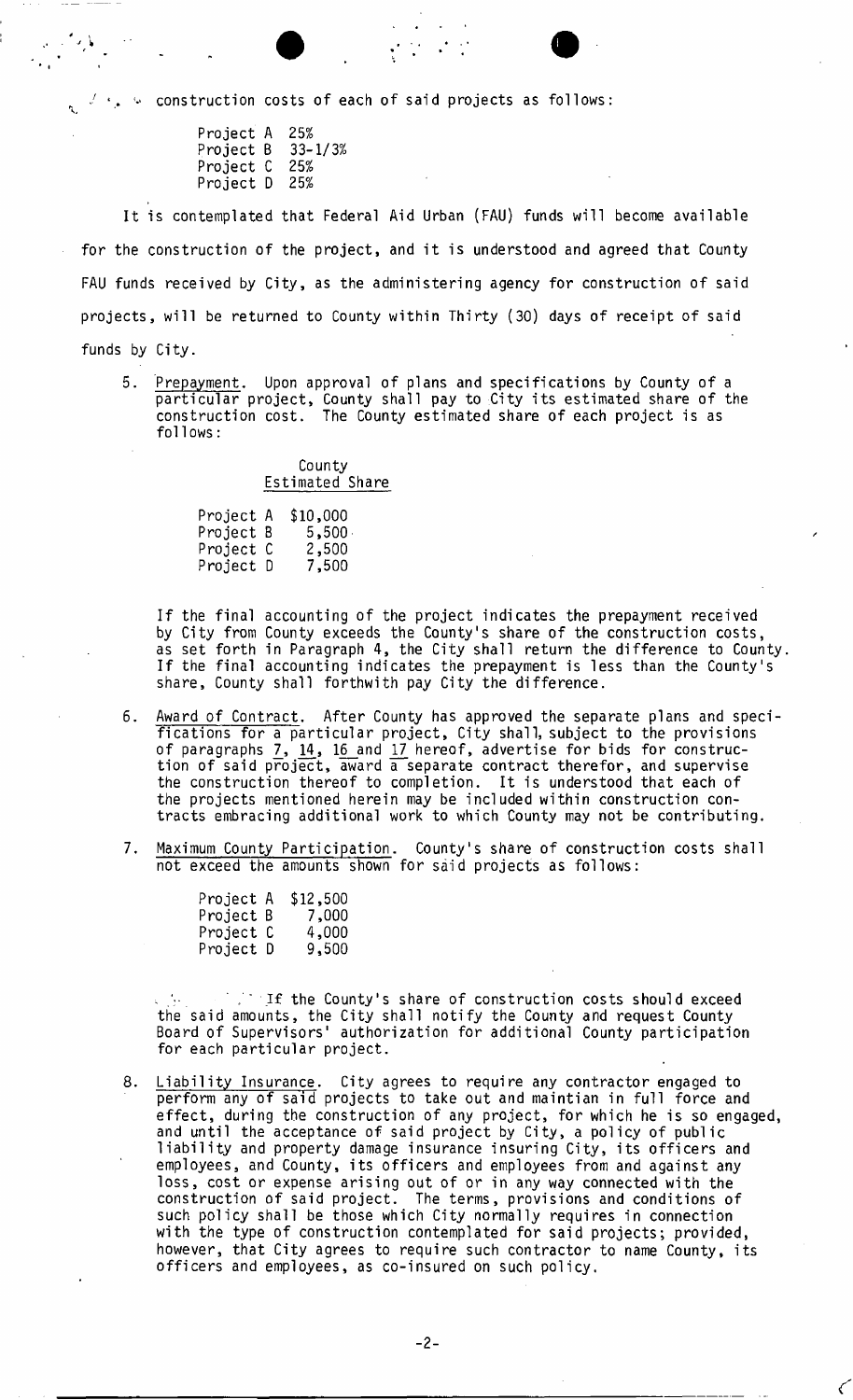$\cdot$  ' $\cdot$ 9 $\cdot$ ' Construction Costs. As used in this agreement, the term "construction costs of a project" shall mean the sum total of all construction costs and expenditures made by City and County in connection with a particular project, excluding land acquisition costs and including, but not limited to, engineering costs and expenses, costs and expenses of preparation of plans and specifications, costs and expenses for inspection, publication, advertising and printing, that portion of the costs of the construction contract awarded by City which is allocable to the construction of said project.

- 10. Final Accounting. Upon completion of a particular project, City shall pay the final construction costs of said project and shall prepare and furnish to County a final accounting of the total costs of said project. Said accounting shall show the final construction costs of said project in its entirety.
- 11. Adjustment of Costs. It is mutually understood and agreed that upon completion of the project and final allocation of costs as provided for herein, and upon receipt thereof by City of FAU funds for the project, the City shall, within 30 days from its receipt of FAU funds, reimburse the County its FAU funds.
- 12. Maintenance. Upon completion of a particular project, said project shall be operated and maintained by the City. The operation and maintenance costs for said project shall be apportioned between City and County according to the percentage.within each jurisdiction, pursuant to existing operation and maintenance agreement; or, if none exists, then according to the percentage in this present agreement.
- 13. Annexation. In the event any portion of the area within the limits of a particular project is annexed to San Jose before date of advertising of said project by City, County's share of the "total construction costs" shall be' decreased in proportion to the extent of said project lying within the territory annexed.
- 14. Administering Agent. In the exercise of this agreement, San Jose shall be the administering agency and, as such, shall possess all powers common to both City and County which may be necessary to effectuate the purpose of this agreement, subject only to the manner of exercise of such powers provided herein and the restrictions imposed by law upon City in the exercise of such powers. County hereby gives extraterritorial powers to City for that land project located within County.
- 15. Hold Harmless. It is mutually understood and agreed:
	- (a) That neither County, nor any officer or employee thereof, shall be responsible for any damage or liability occurring by reason of anything done or omitted to be done by City under or in connection with any work, authority or jurisdiction delegated to City under this agreement. It is also understood and agreed that, pursuant to Government Code Section 895.4, City; shall fully indemnify and hold County harmless from any liability imposed for injury (as defined by Government Code Section 810.8) occurring by reason of anything done or omitted to be done by City under this agreement under or in connection with any work, authority or jurisdiction delegated to City under this agreement.
	- (b) That neither City, nor any officer or employee thereof, shall be responsible for any damage or liability occurring by reason of anything done or omitted to be done by County under or in connection with any work, authority or jurisdiction delegated to County under this agreement. It is also understood and agreed that, pursuant to Government Code Section 895.4, County shall indemnify and hold City harmless from any liability imposed for injury (as defined by Government Code Section 810.8) occurring by reason of anything done or omitted to be done by County under or in connection with any work, authority or jurisdiction delegated to County under this agreement.
- 16. Termination. In the event that a contract for the construction of a particular project is not awarded prior to June 30, 1981, the terms of this contract shall be void with respect to said project, and any sums paid by